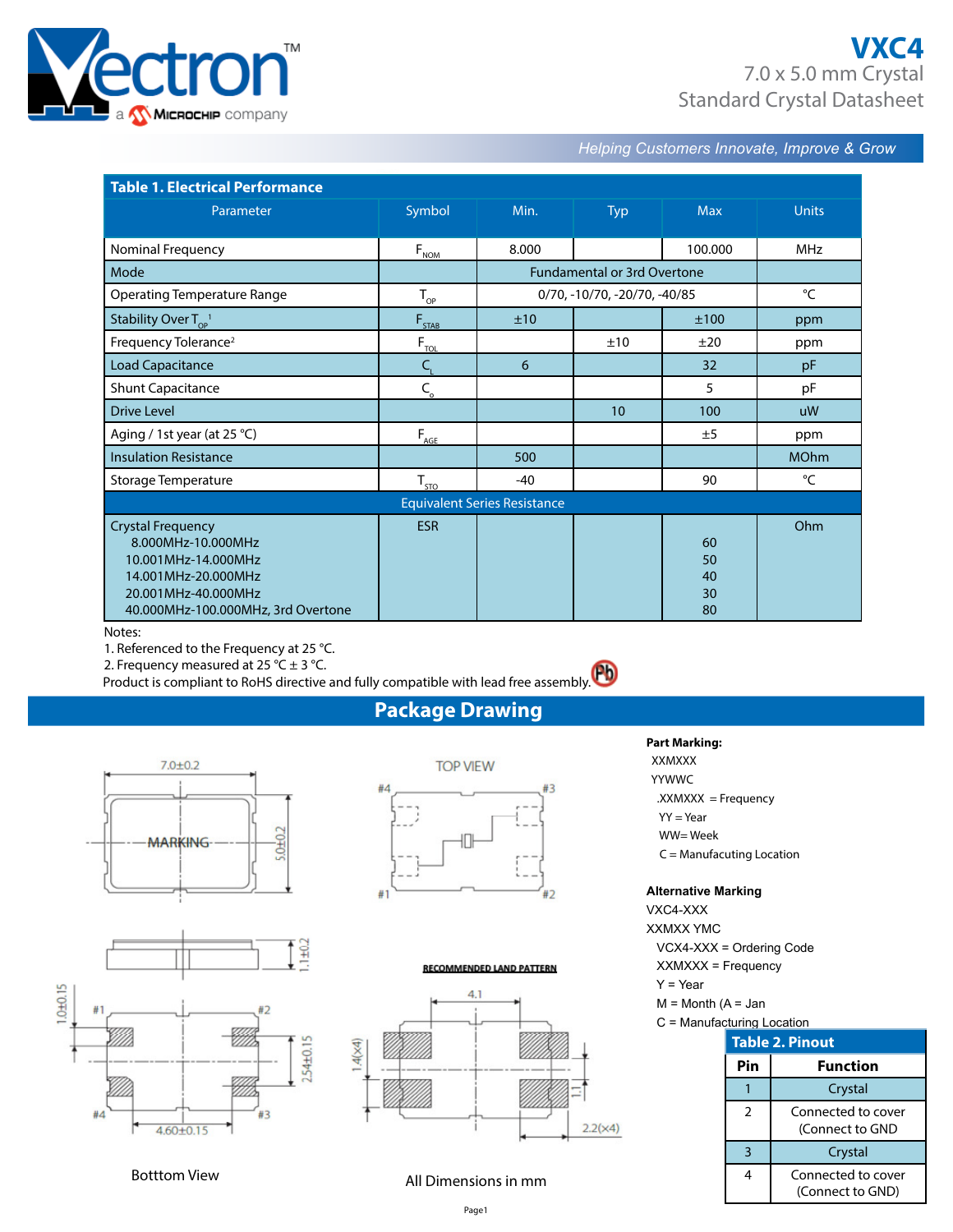| <b>Table 2. Environmental Compliance</b> |                                       |  |  |  |  |  |
|------------------------------------------|---------------------------------------|--|--|--|--|--|
| <b>Parameter</b>                         | <b>Conditions</b>                     |  |  |  |  |  |
| <b>Mechanical Shock</b>                  | MIL-STD-883, Method 2002, Condition B |  |  |  |  |  |
| <b>Mechanical Vibration</b>              | MIL-STD-883, Method 2007, Condition A |  |  |  |  |  |
| <b>Temperature Cycle</b>                 | MIL-STD-883, Method 1010, Condition B |  |  |  |  |  |
| Solderability                            | MIL-STD-202-210, Condition B          |  |  |  |  |  |
| <b>Gross and Fine Leak</b>               | MIL-STD-883, Method 1014              |  |  |  |  |  |
| Altitude                                 | MIL-STD-883, Method 1001, Condition B |  |  |  |  |  |
| <b>Moisture Sensitivity Level</b>        | MSL <sub>1</sub>                      |  |  |  |  |  |
| <b>Contact Pads</b>                      | Gold (0.2 um min) over Nickel         |  |  |  |  |  |
| Weight                                   | $116 \,\mathrm{mg}$                   |  |  |  |  |  |

# **Reliability & IR Compliance**



| <b>Table 3: Reflow Profile</b>          |             |                                                               |  |  |  |  |  |  |
|-----------------------------------------|-------------|---------------------------------------------------------------|--|--|--|--|--|--|
| <b>Parameter</b>                        | Symbol      | <b>Value</b>                                                  |  |  |  |  |  |  |
| <b>PreHeat Time</b><br>Ts-min<br>Ts-max |             | 60 sec Min, 260 sec Max<br>$150^{\circ}$ C<br>$200^{\circ}$ C |  |  |  |  |  |  |
| Ramp Up                                 | $R_{_{UP}}$ | 3 °C/sec Max                                                  |  |  |  |  |  |  |
| Time Above 217 °C                       |             | 60 sec Min, 150 sec Max                                       |  |  |  |  |  |  |
| Time To Peak Temperature                | AMB-P       | 480 sec Max                                                   |  |  |  |  |  |  |
| Time at 260 $^{\circ}$ C                |             | 30 sec Max                                                    |  |  |  |  |  |  |
| Ramp Down                               | $R_{_{DN}}$ | 6 °C/sec Max                                                  |  |  |  |  |  |  |

Pads are Au over Ni and compatible with either SnPb or Pb free attachment. MSL: 1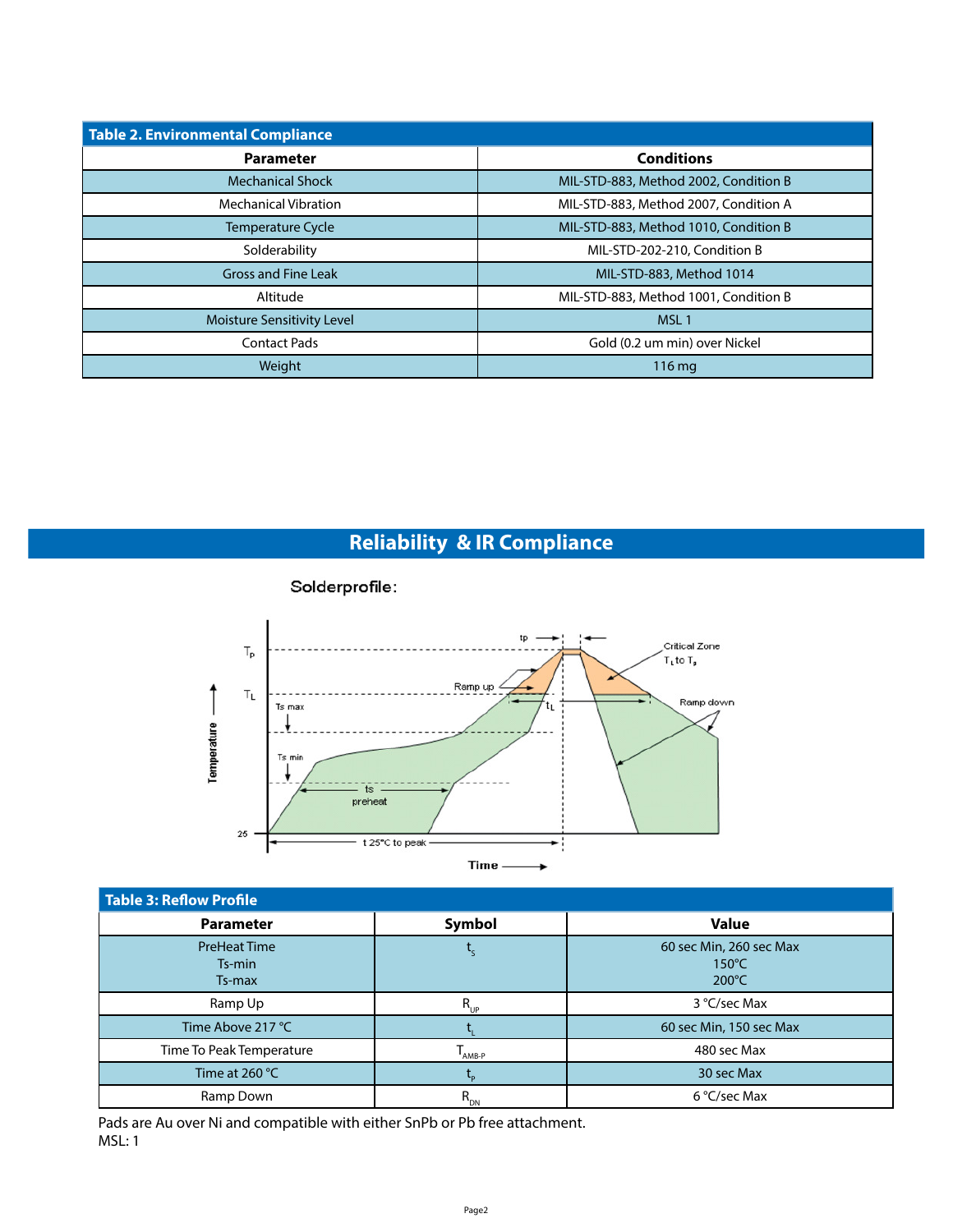### **Tape & Reel**

| Table 4. Tape and Reel Dimensions (mm) |     |      |               |      |     |     |     |     |     |     |                 |      |    |      |      |     |      |     |
|----------------------------------------|-----|------|---------------|------|-----|-----|-----|-----|-----|-----|-----------------|------|----|------|------|-----|------|-----|
| <b>Tape</b>                            |     |      |               |      |     |     |     |     |     |     |                 | Reel |    |      |      |     |      |     |
| А                                      | В   |      |               |      |     |     |     |     |     |     | M               | A    | D  |      |      |     | W    |     |
| 7.3                                    | 5.3 | 16.0 | $7.5^{\circ}$ | .75/ | 8.0 | 4.0 | 2.0 | 1.5 | 1.5 | 0.3 | .9 <sub>2</sub> | 180  | 60 | 21.0 | 13.0 | 2.0 | 16.5 | 1.5 |



1K pieces per reel



#### **Example: VXC4-1EE-12-25M0000000TR Tape and Reel VXC4-1EE-12-25M0000000 Cut Tape VXC4-1EE-12-25M0000000\_SNPB Tin lead solder dipped**